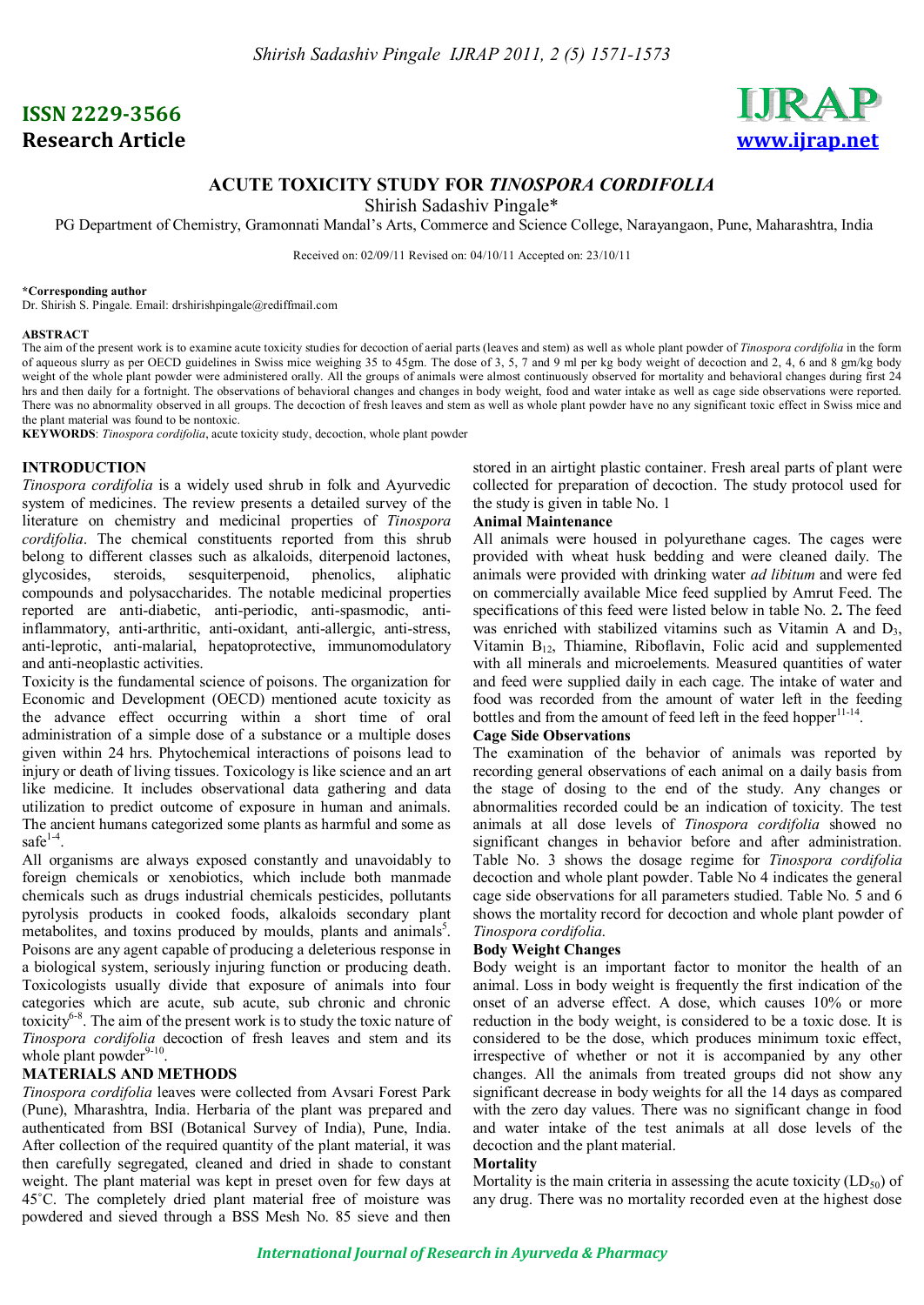level i.e. 9ml/kg for decoction and 8g/Kg body weight for plant powder of *Tinospora cordifolia.*

#### **CONCLUSION**

The acute toxicity study of *Tinospora cordifolia* was carried out on Swiss mice with a dose of 3, 5, 7 and 9ml/Kg decoction and 2, 4, 6 and 8g/Kg body weight Whole Plant Powder orally. The single administration exposure of the *Tinospora cordifolia* in the form of aqueous slurry was carried out and the exposure route was oral with water as a vehicle.

From the results of this study, it is observed that there is no change in body weight, food and water consumption by the animals from all dose groups. There was no mortality recorded even at the highest dose level i.e. 9ml/Kg for decoction and 8 gm/Kg for whole plant powder of *Tinospora cordifolia.*

The observations of changes in body weight, food and water intake as well as cage side observations were reported. There is no any sign of toxicity. There was no mortality recorded even at the highest dose level of decoction and plant material.

**REFERENCES**

1. Indian Herbal Pharmacopoeia, pub: Regional Research Laboratory, Jammu Tawi & Indian Drug Manufacturer's Association Mumbai, 1999; (2): 85-92.

- 2. Pingale SS and Avvaru Radha Krishna. Acute Toxicity Study for Achyranthes Aspera Leaves, Journal of Pharmacy Research, 2011; 4(1): 2221-2222.
- 3. Pingale SS and Shewale SS. Acute Toxicity Study of Phyllanthus Amarus, International Journal of Pharmaceutical Sciences Review and Research 2011; 9(1): 81-84.
- 4. Pingale SS and Virkar PS. Evaluation of Acute Toxicity for Abutilon Indicum**,** Scholars Research Library, Der Pharmacia Lettre, 2011; 3(3): 37-42.
- 5. Pingale SS. Toxicity Study for Celocia Argentea Leaves, International Research Journal of Pharmacy, 2011; 2 (1): 263-266.
- 6. Skoog DA, West DM, Holler FJ. Fundamentals of Analytical Chemistry, Saunders College Publishing, USA, 7<sup>th</sup> edition, 1996, 1-15.
- 7. Ambast SP, The Useful plants of India, Publication and Information Division, CSIR, New Delhi, India, 1986.
- 8. Asolkar LV, Kakkar KK, Chakra OJ. Second Supplement to glossary of Indian medicinal plants with active principles. Part I(A-K). Publication and Information Division, CSIR, New Delhi, India, 1992.
- 9. Chopra RN, Chopra LC, Varma BS. Supplement to Glossary of India medicinal plants. Publication and Information Division, CSIR, New Delhi, India, 1969.
- 10. Sane RT. Standardisation, Quality control and GMP's for Herbal Drugs, Indian Drugs, 2002; 39(3): 184 -190
- 11. Pingale SS. Acute Toxicity Study of Ocimum Sanctum, International Research Journal of Pharmacy, 2010; (1): 409-413.
- 12. Pingale SS and Pokharkar RD. Acute toxicity study for Cissus quadrangularis whole plant powder, Pharmacologyonline Newsletter, 2008; 2:256-262.
- 13. Pingale SS, Pingale MS and Pokharkar RD. Acute toxicity Study for Argemone mexicana L. Root Bark Powder, Pharmacologyonline Newsletter, 2008; 1: 24-31
- 14. Pingale SS, Pingale MS and Pokharkar RD. Stability study of a herbal drug, Pharmacologyonline Newsletter, 2008; 1: 20-23 .

| <b>Table No. 1 Study Protocol</b>                                                                                                      |                                                                                                               |  |  |  |
|----------------------------------------------------------------------------------------------------------------------------------------|---------------------------------------------------------------------------------------------------------------|--|--|--|
| Name of the study                                                                                                                      | Acute toxicity study                                                                                          |  |  |  |
| <b>Test material</b>                                                                                                                   | Tinospora cordifolia decoction and powder                                                                     |  |  |  |
| <b>Animal model</b>                                                                                                                    | Albino Swiss Mice                                                                                             |  |  |  |
| <b>Animals procured from</b>                                                                                                           | Raj Biotech (INDIA) Ltd., Pune                                                                                |  |  |  |
| <b>Sex</b>                                                                                                                             | Male and Female                                                                                               |  |  |  |
| Weight range of animals                                                                                                                | Between 35 to 45 g                                                                                            |  |  |  |
| No. of dose groups                                                                                                                     | Four groups each                                                                                              |  |  |  |
| Animals per group                                                                                                                      | Two (1 male and 1 female)                                                                                     |  |  |  |
| Route of administration                                                                                                                | Intragastric administration with the help of gavage No. 16                                                    |  |  |  |
| Dose volume                                                                                                                            | 2.0 ml per animal                                                                                             |  |  |  |
| Vehicle                                                                                                                                | Distilled water                                                                                               |  |  |  |
| No. of administrations                                                                                                                 | Single                                                                                                        |  |  |  |
| <b>Concentration of dose</b>                                                                                                           | Decoction: 3, 5, 7 and 9ml/Kg and Whole Plant Powder: 2, 4, 6 and 8g/Kg<br>body weight                        |  |  |  |
| <b>Study duration</b>                                                                                                                  | Acclimatization for 14 days, one day drug administration and 14 days<br>observation period including holidays |  |  |  |
| Cage side observations, daily food and water intake, daily body weight and<br><b>Parameters observed</b><br>daily mortality record etc |                                                                                                               |  |  |  |

#### **Table No. 2 Composition of Feed**

| Sr. No. | Name<br>Percentage      |                      |  |  |  |  |
|---------|-------------------------|----------------------|--|--|--|--|
|         | <b>Crude Protein</b>    | 20 - 21 % minimum.   |  |  |  |  |
|         | <b>Ether Extractive</b> | $04 - 05$ % minimum. |  |  |  |  |
|         | <b>Crude Fiber</b>      | 04 % maximum.        |  |  |  |  |
|         | Ash                     | 08 % maximum.        |  |  |  |  |
|         | Calcium                 | $1.2\%$ .            |  |  |  |  |
|         | <b>Phosphorus</b>       | $0.6\%$ minimum.     |  |  |  |  |
|         | <b>NFE</b>              | 54 %.                |  |  |  |  |
|         | <b>ME Kcal/Kg</b>       | 3600.                |  |  |  |  |
|         | <b>Pallet Size</b>      | 12 mm.               |  |  |  |  |

#### **Table No. 3 Doses Regime**

| Sr.<br>No. | <b>Sex</b> | Decoction Dose g/Kg<br><b>Body weight</b> | <b>Whole Plant Powder</b><br>g/Kg Body weight | No. of animals<br>used | <b>Total Vol.</b><br>administered in<br>cm <sub>3</sub> |  |
|------------|------------|-------------------------------------------|-----------------------------------------------|------------------------|---------------------------------------------------------|--|
|            | Male       |                                           |                                               |                        |                                                         |  |
| ◠          | Female     |                                           |                                               |                        |                                                         |  |
|            | Male       |                                           |                                               |                        |                                                         |  |
|            | Female     |                                           |                                               |                        |                                                         |  |
|            | Male       |                                           |                                               |                        |                                                         |  |
|            | Female     |                                           |                                               |                        |                                                         |  |
|            | Male       |                                           |                                               |                        |                                                         |  |
|            | Female     |                                           |                                               |                        |                                                         |  |